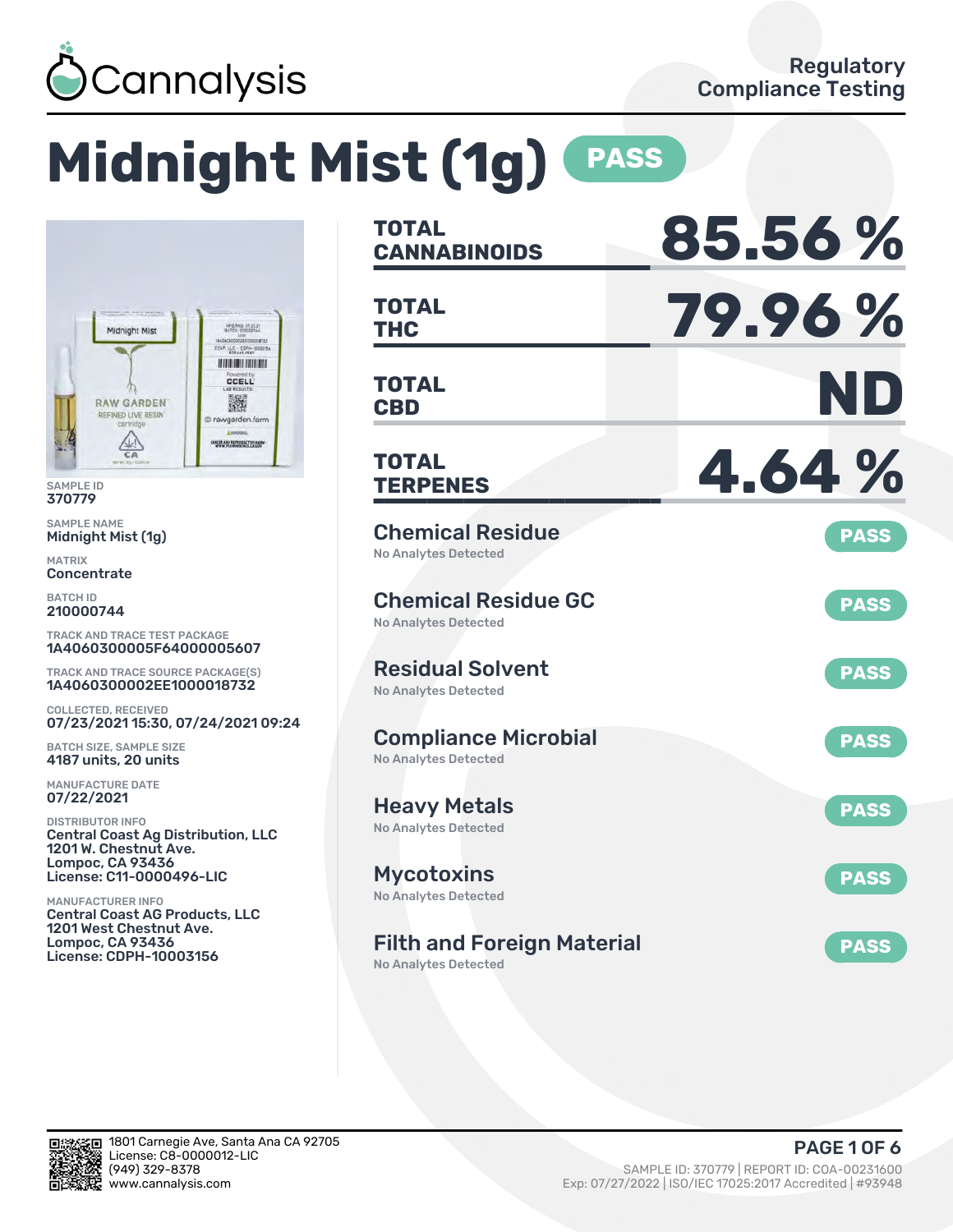

## CANNABINOID ANALYSIS

Total THC,CBD value(s) have been decarboxylated.

| TOTAL THC:          | 799.6 mg/g (79.96 %), 799.6 mg per package |
|---------------------|--------------------------------------------|
| TOTAL CBD:          | ND.                                        |
| TOTAL CANNABINOIDS: | 855.6 mg/g (85.56 %)                       |

UNIT OF MEASUREMENT: Milligrams per Gram(mg/g)

| <b>ANALYTE</b>         | <b>RESULT</b>           | LOD    | <b>LLOO</b> | <b>ANALYTE</b>   | <b>RESULT</b>        | <b>LOD</b> | <b>LLOO</b> |
|------------------------|-------------------------|--------|-------------|------------------|----------------------|------------|-------------|
| THCa                   | ND.                     | 0.2000 | 0.4000      | CBD <sub>v</sub> | ND                   | 0.2000     | 0.4000      |
| D9THC                  | 799.6 mg/g (79.96 %)    | 0.2000 | 0.4000      | CBGa             | <b>ND</b>            | 0.2000     | 0.4000      |
| D8THC                  | ND.                     | 0.2000 | 0.4000      | CBG              | 51.03 mg/g (5.103 %) | 0.2000     | 0.4000      |
| <b>THC<sub>v</sub></b> | 5.049 mg/g $(0.5049\%)$ | 0.2000 | 0.4000      | CBN              | ND                   | 0.2000     | 0.4000      |
| CBDa                   | ND.                     | 0.2000 | 0.4000      | CBC              | ND                   | 0.2000     | 0.4000      |
| CBD                    | <b>ND</b>               | 0.2000 | 0.4000      |                  |                      |            |             |
|                        |                         |        |             |                  |                      |            |             |

#### ADDITIONAL INFORMATION

| Method:              | SOP-TECH-001 | Sample Prepped: 07/24/202114:05   | Sample Approved: 07/26/202112:13   |  |
|----------------------|--------------|-----------------------------------|------------------------------------|--|
| Instrument: UPLC-DAD |              | Sample Analyzed: 07/24/2021 16:26 | Prep-Analytical Batch: 31313-25455 |  |



## TERPENE ANALYSIS

TOTAL TERPENES: 46.49 mg/g (4.649 %)

| UNIT OF MEASUREMENT:    | Milligrams per Gram(mg/g)                          |        |                 |
|-------------------------|----------------------------------------------------|--------|-----------------|
| <b>ANALYTE</b>          | <b>RESULT</b>                                      | LOD    | LL <sub>O</sub> |
| 3-Carene                | <b>ND</b>                                          | 1.000  | 2.50            |
| Alpha cedrene           | <b>ND</b>                                          | 1.000  | 2.50            |
| Alpha pinene            | 6.678 mg/g $(0.6678%)$                             | 0.1000 | 1.000           |
| Alpha terpineol         | <lloo< td=""><td>0.3260</td><td>0.65</td></lloo<>  | 0.3260 | 0.65            |
| Beta myrcene            | 15.31 mg/g (1.531 %)                               | 0.5000 | 1.000           |
| Borneol                 | <b>ND</b>                                          | 1.000  | 2.50            |
| Camphor                 | <b>ND</b>                                          | 0.1000 | 0.50            |
| Cedrol                  | <b>ND</b>                                          | 0.5000 | 1.00(           |
| Cis nerolidol           | ND.                                                | 2.500  | 5.00            |
| Fenchol                 | <lloo< td=""><td>0.5000</td><td>1.000</td></lloo<> | 0.5000 | 1.000           |
| Gamma terpinene         | <b>ND</b>                                          | 0.1000 | 0.50            |
| Geranyl acetate         | <b>ND</b>                                          | 0.1000 | 0.50            |
| Isoborneol              | <b>ND</b>                                          | 0.5000 | 1.000           |
| Limonene                | 10.01 mg/g (1.001 %)                               | 0.5000 | 2.50            |
| Menthol                 | ND.                                                | 1.000  | 2.50            |
| Ocimene <sub>2</sub>    | <lloo< td=""><td>0.3450</td><td>1.725</td></lloo<> | 0.3450 | 1.725           |
| P-mentha-1,5-diene ND   |                                                    | 0.5000 | 1.000           |
| Sabinene                | <b>ND</b>                                          | 0.5000 | 1.000           |
| Trans beta farnesene ND |                                                    | 2.500  | 5.00            |
| Trans nerolidol         | <b>ND</b>                                          | 0.5000 | 2.50            |

| <b>ANALYTE</b>          | <b>RESULT</b>                                                                                                                             | LOD    | <b>LLOQ</b> | <b>ANALYTE</b>      | <b>RESULT</b>                                       | <b>LOD</b> | <b>LLOQ</b> |
|-------------------------|-------------------------------------------------------------------------------------------------------------------------------------------|--------|-------------|---------------------|-----------------------------------------------------|------------|-------------|
| 3-Carene                | <b>ND</b>                                                                                                                                 | 1.000  | 2.500       | Alpha bisabolol     | <lloq< td=""><td>0.1000</td><td>0.5000</td></lloq<> | 0.1000     | 0.5000      |
| Alpha cedrene           | <b>ND</b>                                                                                                                                 | 1.000  | 2.500       | Alpha humulene      | 1.724 mg/g (0.1724 %)                               | 0.5000     | 1.000       |
| Alpha pinene            | 6.678 mg/g (0.6678 %)                                                                                                                     | 0.1000 | 1.000       | Alpha terpinene     | <b>ND</b>                                           | 0.5000     | 1.000       |
| Alpha terpineol         | <lloq< td=""><td>0.3260</td><td>0.6520</td><td>Beta caryophyllene</td><td>6.903 mg/g (0.6903 %)</td><td>0.5000</td><td>1.000</td></lloq<> | 0.3260 | 0.6520      | Beta caryophyllene  | 6.903 mg/g (0.6903 %)                               | 0.5000     | 1.000       |
| Beta myrcene            | 15.31 mg/g (1.531 %)                                                                                                                      | 0.5000 | 1.000       | Beta pinene         | 2.894 mg/g (0.2894 %)                               | 0.6070     | 1.214       |
| Borneol                 | <b>ND</b>                                                                                                                                 | 1.000  | 2.500       | Camphene            | <b>ND</b>                                           | 0.5000     | 1.000       |
| Camphor                 | ND                                                                                                                                        | 0.1000 | 0.5000      | Caryophyllene oxide | <b>ND</b>                                           | 0.5000     | 2.500       |
| Cedrol                  | <b>ND</b>                                                                                                                                 | 0.5000 | 1.000       | Cis geraniol        | <b>ND</b>                                           | 1.000      | 2.500       |
| Cis nerolidol           | <b>ND</b>                                                                                                                                 | 2.500  | 5.000       | Eucalyptol          | <b>ND</b>                                           | 0.1000     | 0.5000      |
| Fenchol                 | <lloq< td=""><td>0.5000</td><td>1.000</td><td>Fenchone</td><td><ll0q< td=""><td>0.1000</td><td>0.5000</td></ll0q<></td></lloq<>           | 0.5000 | 1.000       | Fenchone            | <ll0q< td=""><td>0.1000</td><td>0.5000</td></ll0q<> | 0.1000     | 0.5000      |
| Gamma terpinene         | <b>ND</b>                                                                                                                                 | 0.1000 | 0.5000      | Gamma terpineol     | <b>ND</b>                                           | 0.2090     | 0.5230      |
| Geranyl acetate         | ND                                                                                                                                        | 0.1000 | 0.5000      | Guaiol              | <b>ND</b>                                           | 2.500      | 5.000       |
| Isoborneol              | <b>ND</b>                                                                                                                                 | 0.5000 | 1.000       | Isopulegol          | <b>ND</b>                                           | 2.500      | 5.000       |
| Limonene                | 10.01 mg/g (1.001 %)                                                                                                                      | 0.5000 | 2.500       | Linalool            | 1.830 mg/g (0.1830 %)                               | 0.5000     | 1.000       |
| Menthol                 | <b>ND</b>                                                                                                                                 | 1.000  | 2.500       | Ocimene 1           | <b>ND</b>                                           | 0.1550     | 0.3100      |
| Ocimene 2               | <lloq< td=""><td>0.3450</td><td>1.725</td><td>P-cymene</td><td><b>ND</b></td><td>0.5230</td><td>1.045</td></lloq<>                        | 0.3450 | 1.725       | P-cymene            | <b>ND</b>                                           | 0.5230     | 1.045       |
| P-mentha-1,5-diene ND   |                                                                                                                                           | 0.5000 | 1.000       | Pulegone            | <b>ND</b>                                           | 0.1000     | 0.5000      |
| Sabinene                | <b>ND</b>                                                                                                                                 | 0.5000 | 1.000       | Terpinolene         | 1.139 mg/g (0.1139 %)                               | 0.1000     | 0.5000      |
| Trans beta farnesene ND |                                                                                                                                           | 2.500  | 5.000       | Trans geraniol      | <b>ND</b>                                           | 0.5000     | 2.500       |
| Trans nerolidol         | <b>ND</b>                                                                                                                                 | 0.5000 | 2.500       | Valencene           | <b>ND</b>                                           | 0.5000     | 1.000       |
|                         |                                                                                                                                           |        |             |                     |                                                     |            |             |

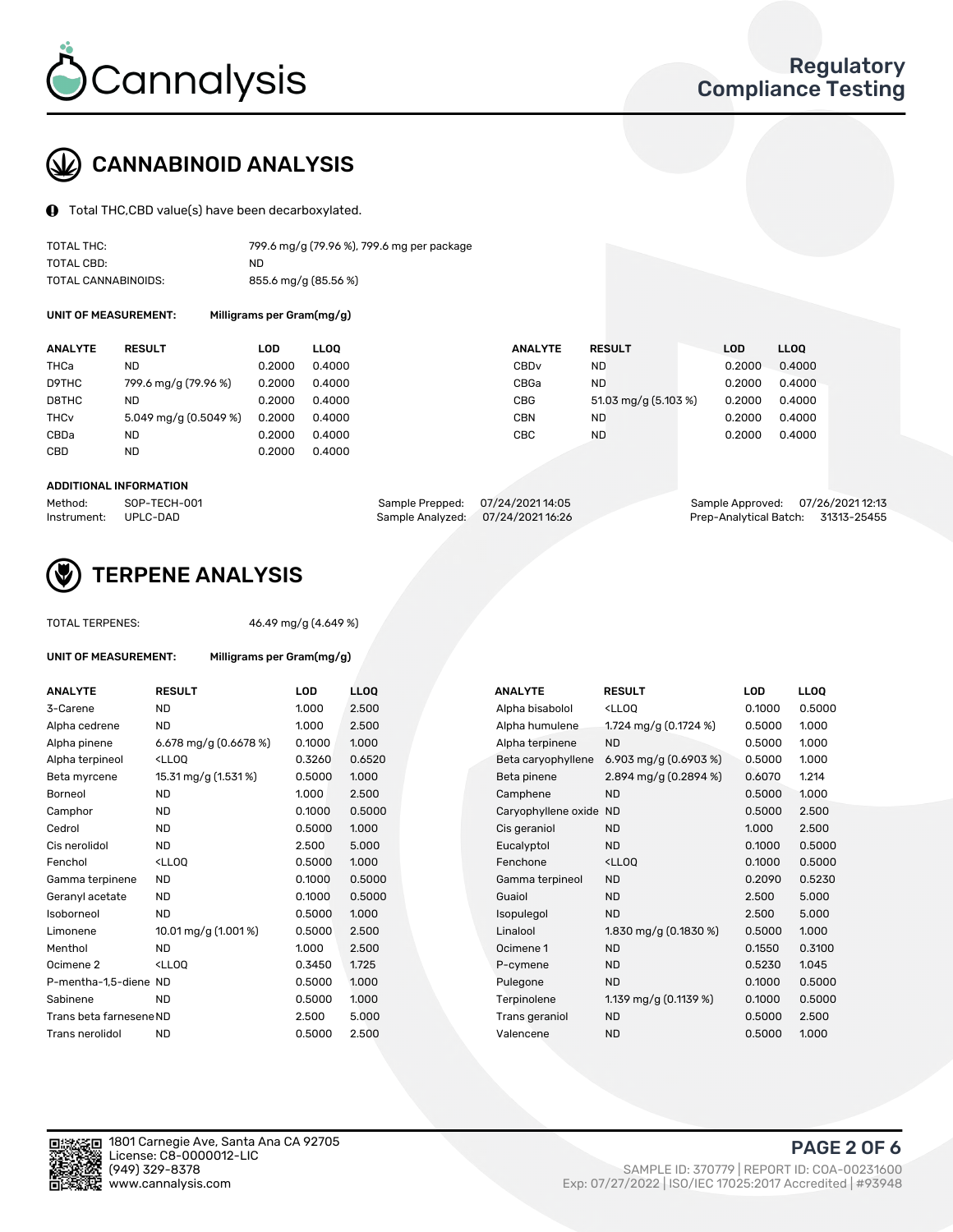

### Regulatory Compliance Testing

#### ADDITIONAL INFORMATION

Method: SOP-TECH-027 Sample Prepped: 07/24/2021 13:27 Sample Approved: 07/27/2021 12:18 Prep-Analytical Batch: 31310-25448



CHEMICAL RESIDUE ANALYSIS PASS

UNIT OF MEASUREMENT: Micrograms per Gram(ug/g)

| <b>ANALYTE</b>  | <b>RESULT</b> | LOD    | LLOQ   | <b>ACTION LEVEL</b> |      | <b>ANALYTE</b>      | <b>RESULT</b> | <b>LOD</b> | <b>LLOQ</b> | <b>ACTION LEVEL</b> |      |
|-----------------|---------------|--------|--------|---------------------|------|---------------------|---------------|------------|-------------|---------------------|------|
| Abamectin       | <b>ND</b>     | 0.0200 | 0.0400 | 0.1000              | Pass | Acephate            | <b>ND</b>     | 0.0200     | 0.0400      | 0.1000              | Pass |
| Acequinocyl     | <b>ND</b>     | 0.0200 | 0.0400 | 0.1000              | Pass | Acetamiprid         | <b>ND</b>     | 0.0200     | 0.0400      | 0.1000              | Pass |
| Aldicarb        | <b>ND</b>     | 0.0200 | 0.0400 | 0.0                 | Pass | Azoxystrobin        | <b>ND</b>     | 0.0200     | 0.0400      | 0.1000              | Pass |
| Bifenazate      | <b>ND</b>     | 0.0200 | 0.0400 | 0.1000              | Pass | Bifenthrin          | <b>ND</b>     | 0.0200     | 0.0400      | 3.000               | Pass |
| <b>Boscalid</b> | <b>ND</b>     | 0.0200 | 0.0400 | 0.1000              | Pass | Carbaryl            | <b>ND</b>     | 0.0200     | 0.0400      | 0.5000              | Pass |
| Carbofuran      | <b>ND</b>     | 0.0200 | 0.0400 | 0.0                 | Pass | Chlorantraniliprole | <b>ND</b>     | 0.0200     | 0.0400      | 10.00               | Pass |
| Clofentezine    | <b>ND</b>     | 0.0200 | 0.0400 | 0.1000              | Pass | Coumaphos           | <b>ND</b>     | 0.0200     | 0.0400      | 0.0                 | Pass |
| Cyfluthrin      | <b>ND</b>     | 0.4000 | 1.000  | 2.000               | Pass | Cypermethrin        | <b>ND</b>     | 0.4000     | 1.000       | 1.000               | Pass |
| Daminozide      | <b>ND</b>     | 0.0200 | 0.0400 | 0.0                 | Pass | Diazinon            | <b>ND</b>     | 0.0200     | 0.0400      | 0.1000              | Pass |
| Dichlorvos      | <b>ND</b>     | 0.0200 | 0.0400 | 0.0                 | Pass | Dimethoate          | <b>ND</b>     | 0.0200     | 0.0400      | 0.0                 | Pass |
| Dimethomorph    | <b>ND</b>     | 0.0200 | 0.0400 | 2.000               | Pass | Ethoprophos         | <b>ND</b>     | 0.0200     | 0.0400      | 0.0                 | Pass |
| Etofenprox      | <b>ND</b>     | 0.0200 | 0.0400 | 0.0                 | Pass | Etoxazole           | <b>ND</b>     | 0.0200     | 0.0400      | 0.1000              | Pass |
| Fenhexamid      | <b>ND</b>     | 0.0200 | 0.0400 | 0.1000              | Pass | Fenoxycarb          | <b>ND</b>     | 0.0200     | 0.0400      | 0.0                 | Pass |
| Fenpyroximate   | <b>ND</b>     | 0.0200 | 0.0400 | 0.1000              | Pass | Fipronil            | <b>ND</b>     | 0.0400     | 0.1000      | 0.0                 | Pass |
| Flonicamid      | <b>ND</b>     | 0.0200 | 0.0400 | 0.1000              | Pass | Fludioxonil         | <b>ND</b>     | 0.0200     | 0.0400      | 0.1000              | Pass |
| Hexythiazox     | <b>ND</b>     | 0.0200 | 0.0400 | 0.1000              | Pass | Imazalil            | <b>ND</b>     | 0.0200     | 0.0400      | 0.0                 | Pass |
| Imidacloprid    | <b>ND</b>     | 0.0200 | 0.0400 | 5.000               | Pass | Kresoxim methyl     | <b>ND</b>     | 0.0200     | 0.0400      | 0.1000              | Pass |
| Malathion       | <b>ND</b>     | 0.0200 | 0.0400 | 0.5000              | Pass | Metalaxyl           | <b>ND</b>     | 0.0200     | 0.0400      | 2.000               | Pass |
| Methiocarb      | <b>ND</b>     | 0.0200 | 0.0400 | 0.0                 | Pass | Methomyl            | <b>ND</b>     | 0.0200     | 0.0400      | 1.000               | Pass |
| Mevinphos       | <b>ND</b>     | 0.0200 | 0.0400 | 0.0                 | Pass | Myclobutanil        | <b>ND</b>     | 0.0200     | 0.0400      | 0.1000              | Pass |
| Naled           | <b>ND</b>     | 0.0200 | 0.0400 | 0.1000              | Pass | Oxamyl              | <b>ND</b>     | 0.0200     | 0.0400      | 0.5000              | Pass |
| Paclobutrazol   | <b>ND</b>     | 0.0200 | 0.0400 | 0.0                 | Pass | Permethrins         | <b>ND</b>     | 0.0400     | 0.1000      | 0.5000              | Pass |
| Phosmet         | <b>ND</b>     | 0.0200 | 0.0400 | 0.1000              | Pass | Piperonyl butoxide  | <b>ND</b>     | 0.0200     | 0.0400      | 3.000               | Pass |
| Prallethrin     | <b>ND</b>     | 0.0200 | 0.0400 | 0.1000              | Pass | Propiconazole       | <b>ND</b>     | 0.0200     | 0.0400      | 0.1000              | Pass |
| Propoxur        | <b>ND</b>     | 0.0200 | 0.0400 | 0.0                 | Pass | Pyrethrins          | <b>ND</b>     | 0.0200     | 0.0400      | 0.5000              | Pass |
| Pyridaben       | <b>ND</b>     | 0.0200 | 0.0400 | 0.1000              | Pass | Spinetoram          | <b>ND</b>     | 0.0200     | 0.0400      | 0.1000              | Pass |
| Spinosad        | <b>ND</b>     | 0.0300 | 0.0700 | 0.1000              | Pass | Spiromesifen        | <b>ND</b>     | 0.0200     | 0.0400      | 0.1000              | Pass |
| Spirotetramat   | <b>ND</b>     | 0.0200 | 0.0400 | 0.1000              | Pass | Spiroxamine         | <b>ND</b>     | 0.0200     | 0.0400      | 0.0                 | Pass |
| Tebuconazole    | <b>ND</b>     | 0.0200 | 0.0400 | 0.1000              | Pass | Thiacloprid         | <b>ND</b>     | 0.0200     | 0.0400      | 0.0                 | Pass |
| Thiamethoxam    | <b>ND</b>     | 0.0200 | 0.0400 | 5.000               | Pass | Trifloxystrobin     | <b>ND</b>     | 0.0200     | 0.0400      | 0.1000              | Pass |

#### ADDITIONAL INFORMATION

Method: SOP-TECH-002 Sample Prepped: 07/24/2021 15:39 Sample Approved: 07/26/2021 12:59<br>Instrument: LC-MS/MS Sample Analyzed: 07/24/2021 16:10 Prep-Analytical Batch: 31315-25453 Prep-Analytical Batch: 31315-25453

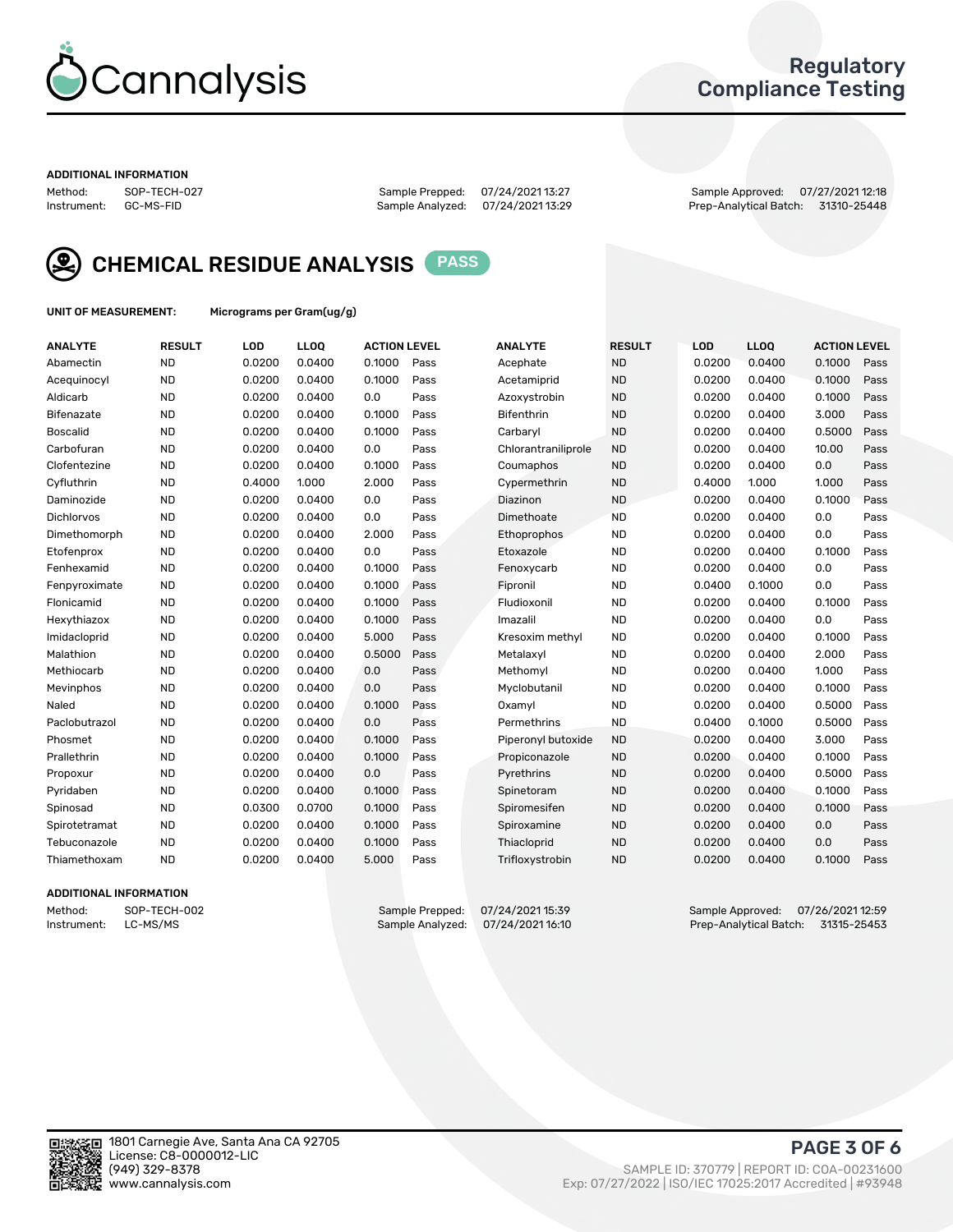

## CHEMICAL RESIDUE GC ANALYSIS PASS

| UNIT OF MEASUREMENT: | <b>Micrograms</b> |
|----------------------|-------------------|
|                      |                   |

s per Gram(ug/g)

| <b>ANALYTE</b>         | <b>RESULT</b>            | LOD    | <b>LLOO</b> | <b>ACTION LEVEL</b> |                                     | <b>ANALYTE</b>                     | <b>RESULT</b> | LOD              | <b>LLOO</b>            | <b>ACTION LEVEL</b>             |      |
|------------------------|--------------------------|--------|-------------|---------------------|-------------------------------------|------------------------------------|---------------|------------------|------------------------|---------------------------------|------|
| Captan                 | <b>ND</b>                | 0.1000 | 0.2000      | 0.7000              | Pass                                | Chlordane                          | <b>ND</b>     | 0.0109           | 0.0136                 | 0.0                             | Pass |
| Methyl parathion       | <b>ND</b>                | 0.0400 | 0.1000      | 0.0                 | Pass                                | <b>PCNB</b>                        | <b>ND</b>     | 0.0200           | 0.0400                 | 0.1000                          | Pass |
| Chlorfenapyr           | ND                       | 0.0800 | 0.1000      | 0.0                 | Pass                                | Chlorpyrifos                       | <b>ND</b>     | 0.0800           | 0.1000                 | 0.0                             | Pass |
|                        |                          |        |             |                     |                                     |                                    |               |                  |                        |                                 |      |
| ADDITIONAL INFORMATION |                          |        |             |                     |                                     |                                    |               |                  |                        |                                 |      |
| Method:<br>Instrument: | SOP-TECH-010<br>GC-MS/MS |        |             |                     | Sample Prepped:<br>Sample Analyzed: | 07/24/202115:40<br>07/24/202116:10 |               | Sample Approved: | Prep-Analytical Batch: | 07/26/2021 13:41<br>31316-25454 |      |

## RESIDUAL SOLVENT ANALYSIS PASS

UNIT OF MEASUREMENT: Micrograms per Gram(ug/g)

| <b>ANALYTE</b>    | <b>RESULT</b> | LOD    | <b>LLOO</b> | <b>ACTION LEVEL</b> |      | <b>ANALYTE</b>           | <b>RESULT</b> | LOD    | <b>LLOO</b> | <b>ACTION LEVEL</b> |      |
|-------------------|---------------|--------|-------------|---------------------|------|--------------------------|---------------|--------|-------------|---------------------|------|
| Acetone           | <b>ND</b>     | 50.00  | 100.0       | 5000                | Pass | Acetonitrile             | <b>ND</b>     | 50.00  | 100.0       | 410.0               | Pass |
| Benzene           | <b>ND</b>     | 0.5000 | 1.000       | 1.000               | Pass | <b>Butane</b>            | <b>ND</b>     | 50.00  | 100.0       | 5000                | Pass |
| Chloroform        | <b>ND</b>     | 0.5000 | 1.000       | 1.000               | Pass | Ethanol                  | <b>ND</b>     | 50.00  | 100.0       | 5000                | Pass |
| Ethyl Acetate     | <b>ND</b>     | 50.00  | 100.0       | 5000                | Pass | <b>Ethyl Ether</b>       | <b>ND</b>     | 50.00  | 100.0       | 5000                | Pass |
| Ethylene oxide    | <b>ND</b>     | 0.5000 | 1.000       | 1.000               | Pass | Heptane                  | <b>ND</b>     | 50.00  | 100.0       | 5000                | Pass |
| Hexane            | <b>ND</b>     | 50.00  | 100.0       | 290.0               | Pass | <b>Isopropyl Alcohol</b> | <b>ND</b>     | 50.00  | 100.0       | 5000                | Pass |
| Methanol          | <b>ND</b>     | 50.00  | 100.0       | 3000                | Pass | Methylene chloride       | <b>ND</b>     | 0.5000 | 1.000       | 1.000               | Pass |
| Pentane           | <b>ND</b>     | 50.00  | 100.0       | 5000                | Pass | Propane                  | <b>ND</b>     | 50.00  | 200.0       | 5000                | Pass |
| Toluene           | <b>ND</b>     | 50.00  | 100.0       | 890.0               | Pass | Xvlenes                  | <b>ND</b>     | 50.08  | 100.0       | 2170                | Pass |
| Trichloroethylene | <b>ND</b>     | 0.5000 | 1.000       | 1.000               | Pass | 1.2-Dichloroethane       | <b>ND</b>     | 0.5000 | 1.000       | 1.000               | Pass |

#### ADDITIONAL INFORMATION

Method: SOP-TECH-021 Sample Prepped: 07/24/2021 13:26 Sample Approved: 07/26/2021 15:02<br>Instrument: HS-GC-MS/FID Sample Analyzed: 07/24/2021 13:28 Prep-Analytical Batch: 31311-25447 Prep-Analytical Batch: 31311-25447



UNIT OF MEASUREMENT: Cycle Threshold (Ct)

| <b>ANALYTE</b>                        | <b>RESULT</b>          | LOD   | <b>LLOO</b> |     | <b>ACTION LEVEL</b> | <b>ANALYTE</b>   | <b>RESULT</b> | LOD   | <b>LLOO</b>      |                  | <b>ACTION LEVEL</b> |
|---------------------------------------|------------------------|-------|-------------|-----|---------------------|------------------|---------------|-------|------------------|------------------|---------------------|
| A.fumigatus                           | <b>ND</b>              | 33.00 | 0.0         | 0.0 | Pass                | A. flavus        | <b>ND</b>     | 33.00 | 0.0              | 0.0              | Pass                |
| A. niger                              | <b>ND</b>              | 33.00 | 0.0         | 0.0 | Pass                | A. terreus       | <b>ND</b>     | 33.00 | 0.0              | 0.0              | Pass                |
| <b>STEC</b>                           | <b>ND</b>              | 33.00 | 0.0         | 0.0 | Pass                | Salmonella spp   | <b>ND</b>     | 33.00 | 0.0              | 0.0              | Pass                |
|                                       | ADDITIONAL INFORMATION |       |             |     |                     |                  |               |       |                  |                  |                     |
| SOP-TECH-016, SOP-TECH-022<br>Method: |                        |       |             |     | Sample Prepped:     | 07/26/2021 07:25 |               |       | Sample Approved: | 07/26/2021 15:49 |                     |

Instrument: qPCR Sample Analyzed: 07/26/2021 07:27 Prep-Analytical Batch: 31326-25459

PAGE 4 OF 6

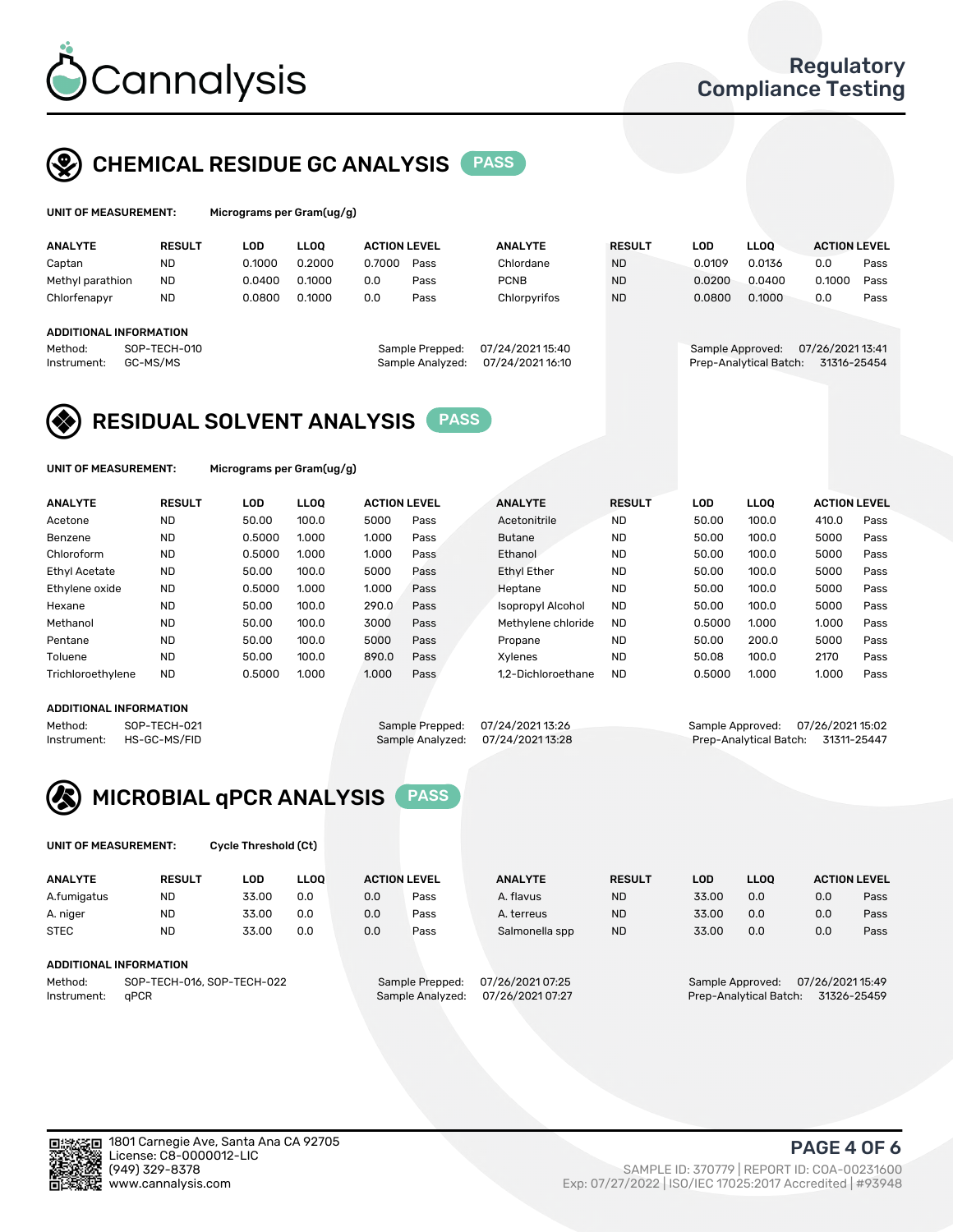



| UNIT OF MEASUREMENT: |                               | Micrograms per Gram(ug/g) |             |                     |                  |                  |               |            |                        |                     |      |  |
|----------------------|-------------------------------|---------------------------|-------------|---------------------|------------------|------------------|---------------|------------|------------------------|---------------------|------|--|
| <b>ANALYTE</b>       | <b>RESULT</b>                 | <b>LOD</b>                | <b>LLOO</b> | <b>ACTION LEVEL</b> |                  | <b>ANALYTE</b>   | <b>RESULT</b> | <b>LOD</b> | <b>LLOO</b>            | <b>ACTION LEVEL</b> |      |  |
| Arsenic              | <b>ND</b>                     | 0.0120                    | 0.1000      | 0.2000              | Pass             | Cadmium          | <b>ND</b>     | 0.0072     | 0.0500                 | 0.2000              | Pass |  |
| Lead                 | <b>ND</b>                     | 0.0068                    | 0.0500      | 0.5000              | Pass             | Mercury          | <b>ND</b>     | 0.0060     | 0.0500                 | 0.1000              | Pass |  |
|                      | <b>ADDITIONAL INFORMATION</b> |                           |             |                     |                  |                  |               |            |                        |                     |      |  |
| Method:              | SOP-TECH-013                  |                           |             |                     | Sample Prepped:  | 07/26/2021 10:44 |               |            | Sample Approved:       | 07/26/202116:12     |      |  |
| Instrument:          | ICP-MS                        |                           |             |                     | Sample Analyzed: | 07/26/202112:42  |               |            | Prep-Analytical Batch: | 31330-25468         |      |  |
| $\sim$               |                               |                           |             |                     |                  |                  |               |            |                        |                     |      |  |



**(F) MYCOTOXINS ANALYSIS** PASS

| UNIT OF MEASUREMENT: |
|----------------------|
|                      |

Micrograms per Kilogram(ug/kg)

| <b>ANALYTE</b>          | <b>RESULT</b> | LOD   | LLOO. | <b>ACTION LEVEL</b> |      | <b>ANALYTE</b> | <b>RESULT</b> | LOD   | <b>LLOO</b> | <b>ACTION LEVEL</b> |      |
|-------------------------|---------------|-------|-------|---------------------|------|----------------|---------------|-------|-------------|---------------------|------|
| Aflatoxin B1            | <b>ND</b>     | 1.000 | 2.000 |                     | N/A  | Aflatoxin B2   | <b>ND</b>     | 2.000 | 5.000       |                     | N/A  |
| Aflatoxin G1            | <b>ND</b>     | 2.000 | 5.000 |                     | N/A  | Aflatoxin G2   | <b>ND</b>     | 2.000 | 5.000       |                     | N/A  |
| <b>Total Aflatoxins</b> | <b>ND</b>     | 10.00 | 14.00 | 20.00               | Pass | Ochratoxin A   | <b>ND</b>     | 1.000 | 2.000       | 20.00               | Pass |
|                         |               |       |       |                     |      |                |               |       |             |                     |      |

#### ADDITIONAL INFORMATION

Method: SOP-TECH-020 Sample Prepped: 07/24/2021 14:03 Sample Approved: 07/26/2021 13:22 Instrument: LC-MS/MS Sample Analyzed: 07/24/2021 15:44 Prep-Analytical Batch: 31314-25452



UNIT OF MEASUREMENT: Filth and Foreign Matter (%, #/3g)

| <b>LLOO</b><br><b>ACTION LEVEL</b>    |
|---------------------------------------|
| 25.00<br>Pass                         |
| 25.00<br>Pass                         |
|                                       |
|                                       |
| 07/26/2021 13:36<br>Sample Approved:  |
| Prep-Analytical Batch:<br>31340-25469 |
| 0.0<br>0.0                            |